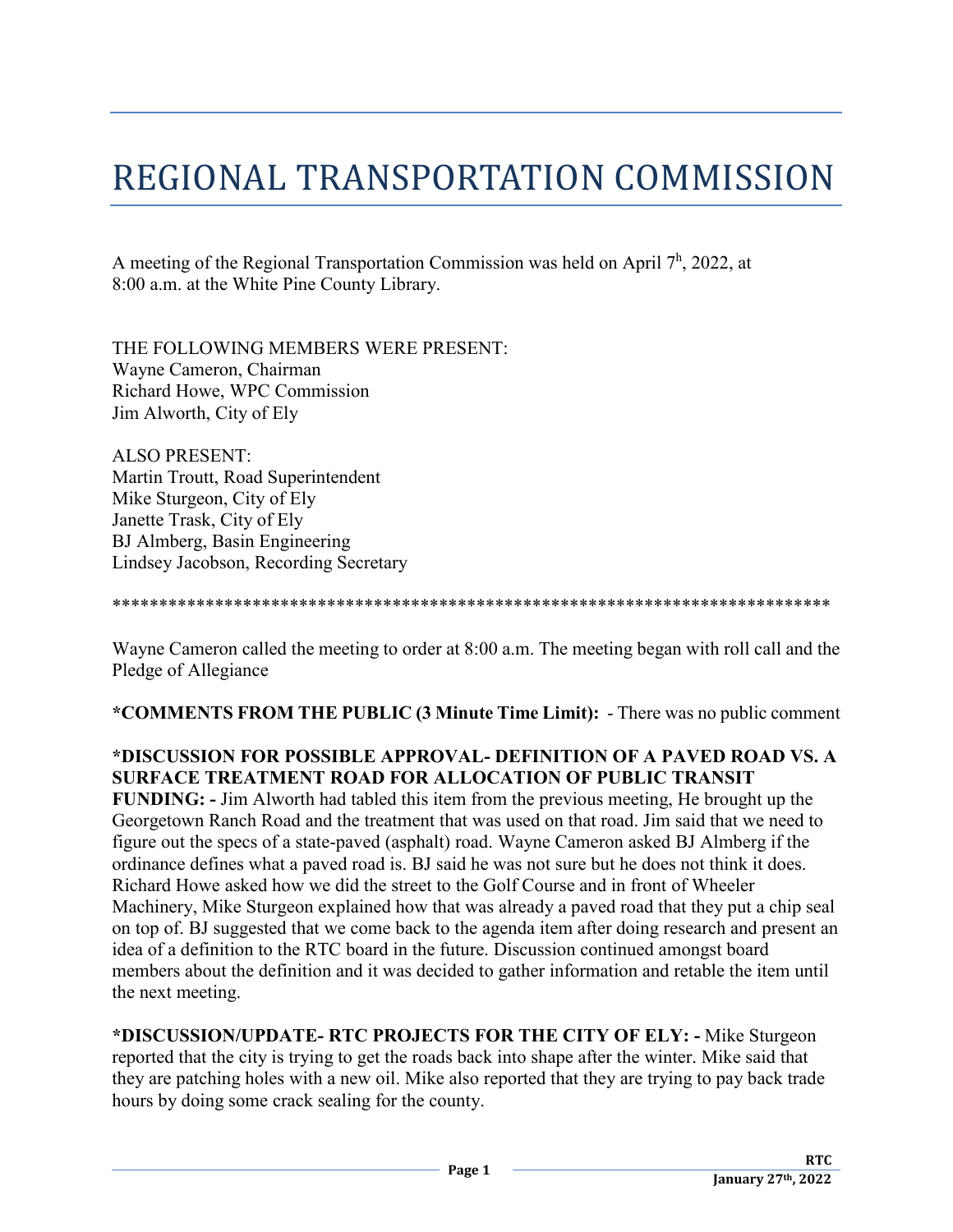**\*DISCUSSION/UPDATE- RTC PROJECTS FOR THE COUNTY: -** Martin Troutt updated that they have been focusing on outlining roads at this time. Martin also said that within this fiscal year they want to do a chip seal treatment over Georgetown Ranch Road and Lackawanna. Martin said that after the fiscal year they also want to chip seal the Cherry Creek Highway, Avenue F, Avenue C extension, Fairgrounds Road, and Fairview Lane. Jim Alworth asked where the County was getting the chips for the projects. Martin said that he is getting them through JCR for the current project and hopefully through the State for the Cherry Creek Highway. Martin and the board discussed chips meeting state specifications and how chips are approved for use.

**\*DISCUSSION/POSSIBLE APPROVAL- TO RECOMMEND THE AMOUNT IN THE TENTATIVE PUBLIC TRANSIT BUDGET FOR FY23: -** Janette Trask brought forward a request to increase the City's initial budget request from \$251,050.00 to \$611,000.00 for a new street sweeper. (See attachment for a breakdown of the present budget corrections.)

Richard Howe made a motion to approve the Public Transit budget of \$1,524,005.00. Jim Alworth seconded the motion. The motion was approved 3-0.

**\*DISCUSSION/POSSIBLE APPROVAL- TO RECOMMEND THE AMOUNT IN THE TENTATIVE RTC BUDGET FOR FY23: -** (See attachment for a breakdown of the present budget corrections.)

Richard Howe made a motion to approve the RTC budget of \$1,858,745.00. Jim Alworth seconded the motion. The motion was approved 3-0.

**\*DISCUSSION/POSSIBLE APPROVAL- OF CHANGE ORDER #1 FOR THE MURRY STREET PAVING PROJECT 2021: -** BJ Almberg explained to the board what the change order consisted of, which was 23 days' worth of liquidated damages and other damages, for a total cost of \$8,300.00. Jim Alworth said that we need to increase the daily liquidated damage fee to something more than \$500. Jim asked if they had done the final inspection yet, BJ said that the inspection is on April 14th, 2022. Jim suggested we wait on approving the change order until the final inspection is done, while BJ suggested that they approve this change order and any further damages or change orders be approved after this one, that way they can get a start on getting the paperwork going. The board circled back to discussing the liquidated damage fee and agreed that in the future they will charge more per day.

Richard Howe made a motion to approve the change order. Wayne Cameron seconded the motion. The motion was approved 2-1.

**\*REPORTS FROM BOARD MEMBERS: -** Richard Howe asked when the next phase of the Murry Street project will start. BJ said that it should start around the  $14<sup>th</sup>$  of May.

Jim Alworth said that the City's attorney, Leo, wanted to express his concern about the City's liability if an RTC project goes south. It was advised that Leo gets with the County's attorney to further discuss any concerns.

**\*APPROVAL OF RTC MINUTES (1.27.22): -** Wayne Cameron and Jim Alworth pointed out a couple of minor mistakes.